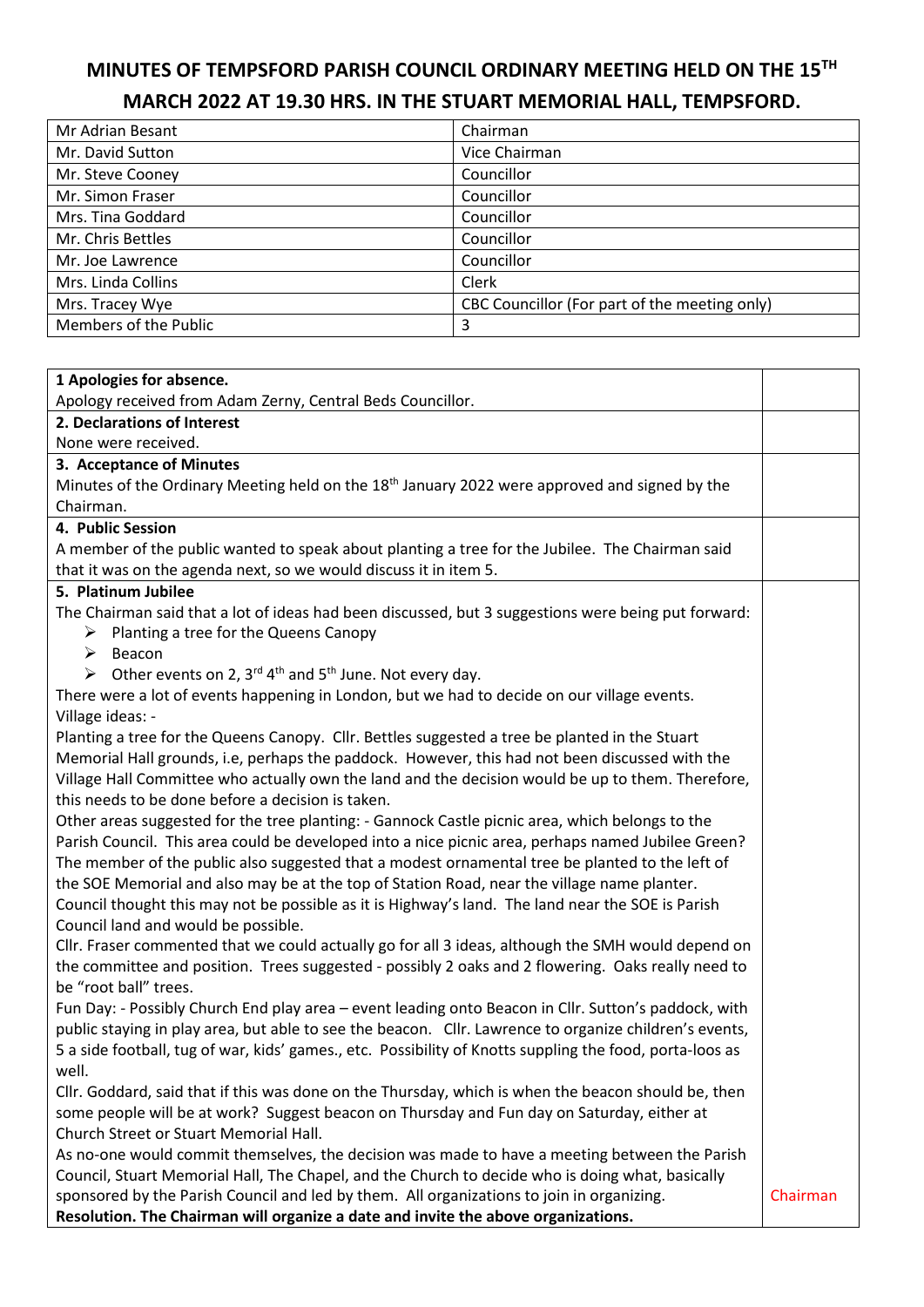| 6. CBC Councillor:                                                                                                                                           |                          |         |                   |  |
|--------------------------------------------------------------------------------------------------------------------------------------------------------------|--------------------------|---------|-------------------|--|
| The Anchor/Vanilla Alternative - Cllr. Tracey Wye wanted to raise the point about the licence at the                                                         |                          |         |                   |  |
| Vanilla Alternative/The Anchor is up for renewal and it states that under 16's are allowed into the                                                          |                          |         |                   |  |
| premises up to 10pm. She felt this was not suitable for this establishment. She had instigated a                                                             |                          |         |                   |  |
| process to try and get it changed. After discussion the Chairman said that they thought as a Parish                                                          |                          |         |                   |  |
| Council it supports the request to have the licence changed in order to uphold the licensing                                                                 |                          |         |                   |  |
| objectives of protecting children from harm.                                                                                                                 |                          |         |                   |  |
| Tempsford Airfield - It appears that the landowner wants to develop the airfield and barn as a                                                               |                          |         |                   |  |
| historical place, so things will now go ahead to try to achieve this.                                                                                        |                          |         |                   |  |
| 7. Neighbourhood Plan                                                                                                                                        |                          |         |                   |  |
| Cllr. Sutton is in touch with Alison to update the plan. They hope the formal consultation will be                                                           |                          |         |                   |  |
| soon. It is on the website at the moment, and it will be changed when properly agreed.                                                                       |                          |         |                   |  |
| 8. Finance                                                                                                                                                   |                          |         |                   |  |
| The below invoices were present for payment approval.                                                                                                        |                          |         |                   |  |
| <b>BATPC</b>                                                                                                                                                 | Becomes due 1.4.22       | £127.00 |                   |  |
|                                                                                                                                                              |                          |         |                   |  |
| Linda Collins                                                                                                                                                | Clerk Feb wages only     | £222.98 |                   |  |
| <b>BATPC</b>                                                                                                                                                 | New Councillor training. | £30.00  |                   |  |
| <b>Total</b>                                                                                                                                                 |                          | £379.98 |                   |  |
| Resolution - above payments approved for payment.                                                                                                            |                          |         | Clerk.            |  |
| The Clerk presented the cashflow and bank reconciliation, presenting payments since the last                                                                 |                          |         |                   |  |
| meeting.                                                                                                                                                     |                          |         | <b>Clr.Fraser</b> |  |
| Internet Banking - Cllr. Fraser still needed to be able to log in to authorize payments                                                                      |                          |         |                   |  |
| Defib at Chapel - Recently a resident needed to go to the Defib at the Chapel and they reported to                                                           |                          |         |                   |  |
| Cllr. Sutton that as it was dark where the defib is, and it was difficult to read the numbers to open                                                        |                          |         |                   |  |
| the box. Some sort of light is needed there, perhaps solar run. Cllr. Sutton said he has one and could                                                       |                          |         | <b>Clr.Sutton</b> |  |
| get it fitted there.                                                                                                                                         |                          |         |                   |  |
| 9. Playground                                                                                                                                                |                          |         |                   |  |
|                                                                                                                                                              |                          |         |                   |  |
| The refund from Kompan had been deposited into the Bank. It was £360, which meant that the<br>springer repair cost was £308.40 instead of £668.40.           |                          |         |                   |  |
|                                                                                                                                                              |                          |         |                   |  |
| The inspections of the play areas are due in May. Work will need to be done.                                                                                 |                          |         |                   |  |
| 10. Planning                                                                                                                                                 |                          |         |                   |  |
| CB/21/01951/FULL - Sawfords Meadow. Same comments from Council as before                                                                                     |                          |         |                   |  |
| CB/TRE/22/00/142 - Tree work. Stuart Court. No objections.                                                                                                   |                          |         |                   |  |
| CB/22/00801/Full - 156 Station Road - No objections.                                                                                                         |                          |         |                   |  |
| CB/22/00950/Full - Mill House, Mill Lane. Plans not available yet. Will decide when Councillors                                                              |                          |         |                   |  |
| have viewed the plans. However, the house does need renovating.                                                                                              |                          |         |                   |  |
| 11. Police                                                                                                                                                   |                          |         |                   |  |
| PCC Virtual meeting tomorrow, which Cllr. Goddard will attend and report at next meeting.                                                                    |                          |         |                   |  |
| Our local support police person, Louise Bates will be leaving the area. We presume a replacement                                                             |                          |         |                   |  |
| will be appointed.                                                                                                                                           |                          |         |                   |  |
| 12. Highways                                                                                                                                                 |                          |         |                   |  |
| Cllr. Fraser and Cllr. Lawrence attended A1 Neighbourhood Parish Meeting. They both felt that it                                                             |                          |         |                   |  |
| was not a great help to Tempsford.                                                                                                                           |                          |         |                   |  |
| Cllr. Bettles, wanted to raise the matter that behind his house there is a lot of dust and pollution                                                         |                          |         |                   |  |
| from the A1, and originally there should have been a fence. It needed to be raised with Highways,                                                            |                          |         |                   |  |
| but he would raise it with the MP on Friday.                                                                                                                 |                          |         |                   |  |
| Speed Cameras - Cllr. Sutton erected it for testing purposes. It is in line with his CCTV, and he can                                                        |                          |         |                   |  |
| configure it from his desk. It has definitely reduced the speed down drastically and it does give lots                                                       |                          |         |                   |  |
| of information. The Council suggested other places to site it,e.g outside Chapel, opposite Biggin                                                            |                          |         |                   |  |
|                                                                                                                                                              |                          |         |                   |  |
| Farm, opposite Chairman's house or at the top of Station Road. It was also suggested that at some                                                            |                          |         |                   |  |
| point we may buy another one. The Council will need to insure it and put it on asset register. A                                                             |                          |         |                   |  |
| similar camera on the Link Road would be good, but it may have to have permission of Highways,                                                               |                          |         |                   |  |
| but it would be a good tool with which to lobby Highways.<br>Decision: - Leave in situ for 2 weeks: Put information on website and Facebook pages: Batteries |                          |         |                   |  |
|                                                                                                                                                              |                          |         |                   |  |
| would be charged overnight: DS - will train other Councillors.                                                                                               |                          |         |                   |  |
| Chairman report: Link Road has been repaired. Potholes still to be repaired on slip road, Church St.,                                                        |                          |         |                   |  |